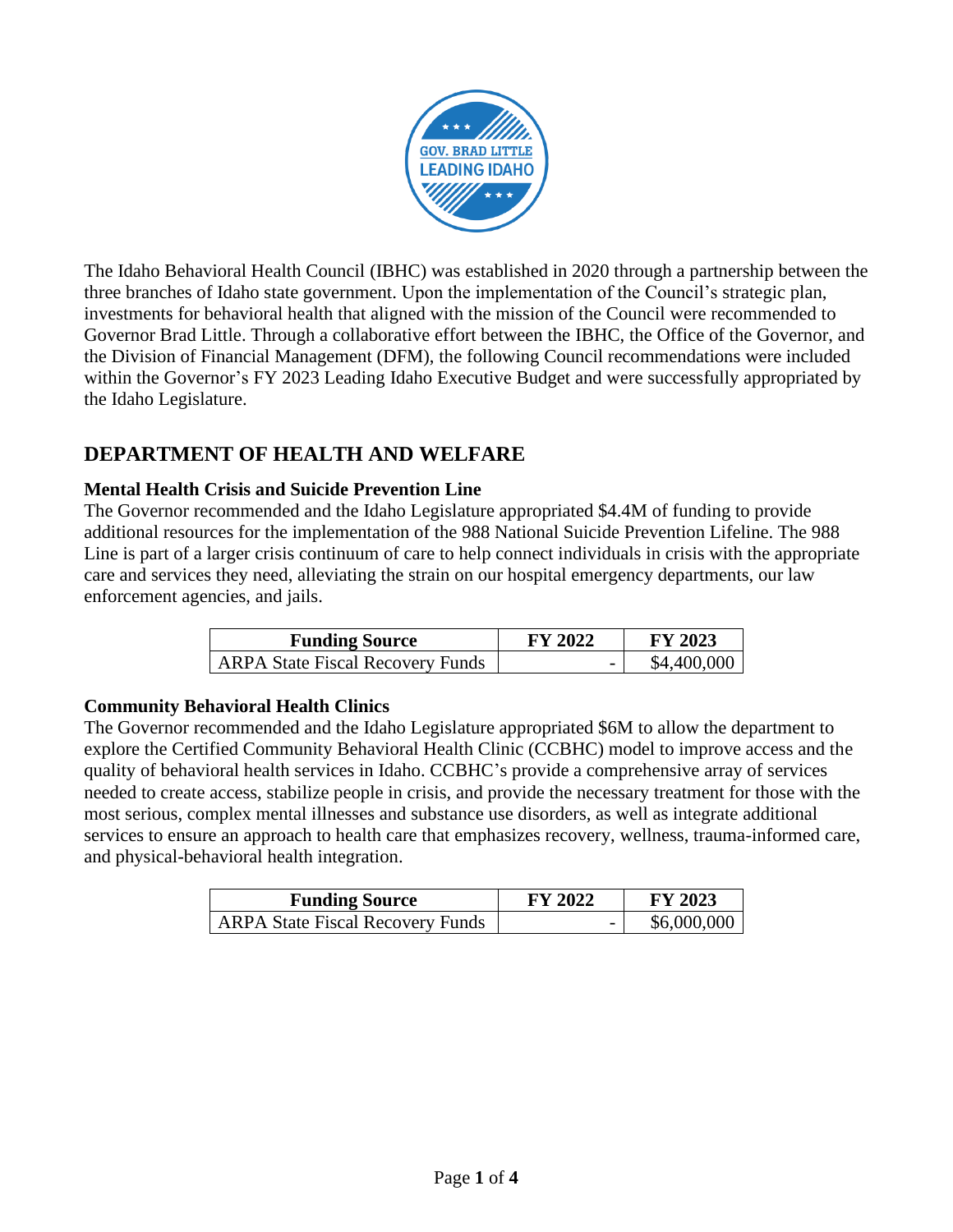### **Recovery Support Center**

The Governor recommended and the Idaho Legislature appropriated additional funding for recovery centers. Recovery centers serve as a location for people in recovery from behavioral health and/or substance use disorders to receive support and are largely staffed through volunteers, however each have a paid director and operating costs. Due to not having an ongoing funding source sufficient to remain in operation, these additional funds will allow recovery centers to remain open to provide critical services to people in recovery seeking additional support.

| <b>Funding Source</b> | FY 2022                  | FY 2023   |
|-----------------------|--------------------------|-----------|
| Millennium Fund       | $\overline{\phantom{0}}$ | \$900,000 |

### **Psychiatric Residential Treatment Facilities**

The Governor recommended and the Idaho Legislature appropriated a supplemental of \$15M one-time funding to the department's FY 2022 budget to award three start-up grants to Idaho residential treatment facilities to become psychiatric residential care facilities and qualified residential treatment programs. These funds will help the facilities with necessary facility upgrades to meet requirements, training, programming, staffing, and development and will also allow Idaho to bring children/youth back to Idaho because the state does not currently have placements available in these programs for children/youth so they are required to be placed elsewhere.

| <b>Funding Source</b>  | <b>FY 2022</b> | <b>FY 2023</b> |
|------------------------|----------------|----------------|
| One-time General Funds | \$15,000,000   |                |

### **Substance Use Disorder Direct ARPA Funding**

The Governor recommended and the Idaho Legislature appropriated \$2.5M of additional federal fund spending authority for the Division of Behavioral Health to utilize an increase in substance use disorder block grants from ARPA for prevention activities through the Office of Drug Policy, substance use disorder system analysis, Medication Assisted Treatment for alcohol use disorder, recovery coach academy, telehealth improvements, recovery center expansion, anti-stigma campaigns, and workforce development.

| <b>Funding Source</b>               | <b>FY 2022</b>           | <b>FY 2023</b> |
|-------------------------------------|--------------------------|----------------|
| <b>ARPA</b> Funds directly received | $\overline{\phantom{0}}$ | \$2,500,000    |

### **Community Mental Health Direct ARPA Funding**

The Governor recommended and the Idaho Legislature appropriated \$3M of additional federal fund spending authority for the Division of Behavioral Health to utilize an increase in community mental health block grants from ARPA for early serious mental illness programs, crisis training and services, the 988 line, crisis beds for patients dually diagnosed with serious mental illness and developmental disabilities, Assertive Community Treatment training, outreach programs in schools and community for children with serious emotional disturbance, Adverse Childhood Events training, competency restoration training, redevelopment of a psychiatric bed registry, and anti-stigma media campaign development and implementation

| <b>Funding Source</b>               | <b>FY 2022</b>           | <b>FY 2023</b> |
|-------------------------------------|--------------------------|----------------|
| <b>ARPA</b> Funds directly received | $\overline{\phantom{a}}$ | \$3,000,000    |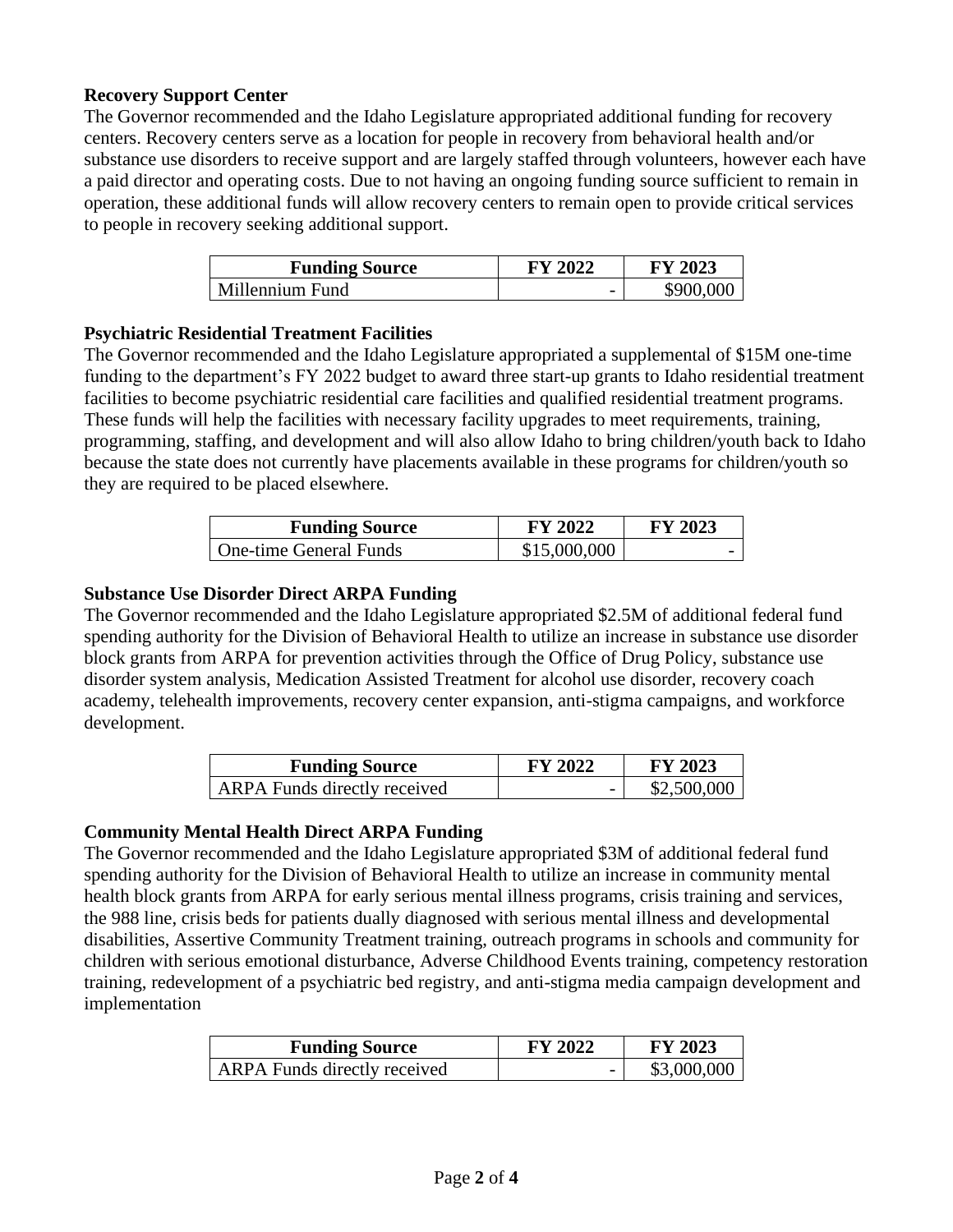# **DEPARTMENT OF CORRECTION**

### **Pre-prosecution Diversion Grants**

The Governor recommended and the Idaho Legislature appropriated a supplemental of \$2.5M one-time funding to the department's FY 2022 budget for pre-prosecution grants to local community diversion efforts that create early interventions for people with behavioral health problems that direct them into treatment and divert them from the criminal justice system when appropriate.

| <b>Funding Source</b>  | <b>FY 2022</b> | <b>FY 2023</b> |
|------------------------|----------------|----------------|
| One-time General Funds | \$2,500,000    |                |

#### **Trauma Informed Treatment**

The Governor recommended and the Idaho Legislature appropriated a supplemental of \$500,000 onetime funding to the department's FY 2022 budget to allow the department to pilot test several specific interventions that directly address trauma, including neurofeedback, eye movement desensitization and reprocessing, and mindfulness. The department would contract with experts in the field of trauma treatment to design a rigorous randomized, control trial to measure the efficacy of trauma interventions in improving correctional outcomes. Additionally, the funds will support contract staff who provide the direct trauma services and will fund a third-party evaluator to measure and report the impacts of the interventions.

| <b>Funding Source</b>  | <b>FY 2022</b> | FY 2023 |
|------------------------|----------------|---------|
| One-time General Funds | \$500,000      |         |

## **DEPARTMENT OF JUVENILE CORRECTIONS**

#### **Safe Teen Reception Centers**

The Governor recommended and the Idaho Legislature appropriated a supplemental of \$6.5M one-time funding to the department's FY 2022 budget for the department to partner with city and county providers, non-profit organizations, law enforcement, and courts through a grantor/grantee partnership to establish safe teen reception centers to provide a placement option for law enforcement for arrested, delinquent, ungovernable, or runaway youth who do not meet local admission guidelines for security detention. The youth reception centers will connect youth families with long term community-based resources within their area, thus avoiding further entrance into the juvenile justice and child welfare systems.

| <b>Funding Source</b>  | <b>FY 2022</b> | <b>FY 2023</b> |
|------------------------|----------------|----------------|
| One-time General Funds | \$6,500,000    |                |

#### **Youth Crisis Centers**

The Governor recommended and the Idaho Legislature appropriated a supplemental of \$4.4M one-time funding to the department's FY 2022 budget for the department to partner with city and county providers, non-profit organizations, law enforcement, and courts through a grantor/grantee partnership to establish youth crisis centers located across the state for youth safety, stabilization, and immediate case management services.

| <b>Funding Source</b>         | FY 2022     | <b>FY 2023</b> |
|-------------------------------|-------------|----------------|
| <b>One-time General Funds</b> | \$4,420,000 |                |